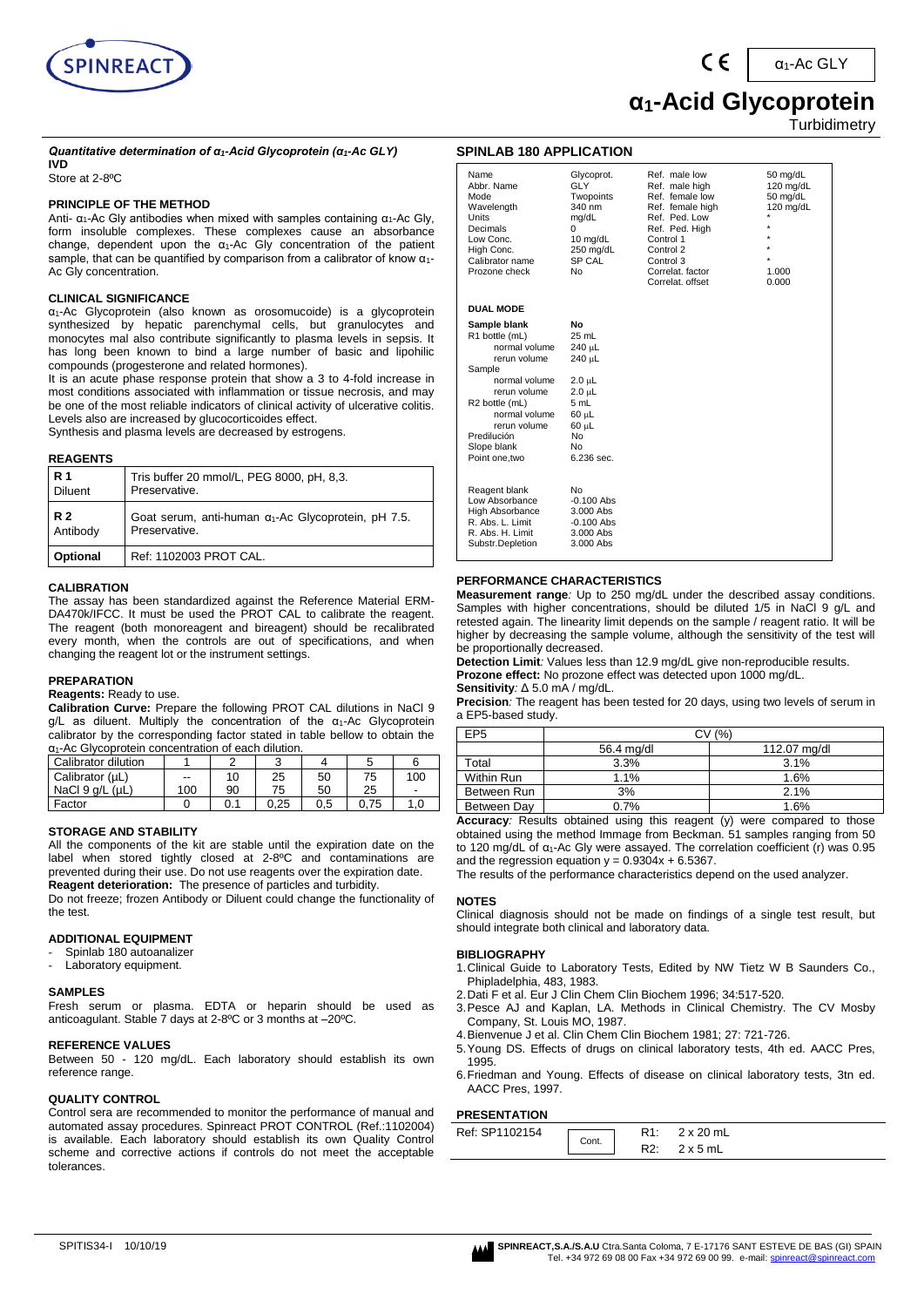

#### *Determinación cuantitativa de α1-Glicoproteina ácida (α1-Ac GLY)* **IVD**

Conservar a 2-8ºC

#### **PRINCIPIO DEL METODO**

Los anticuerpos anti- $\alpha_1$ -Ac Gly forman compuestos insolubles cuando se combinan con la α1-Ac Gly de la muestra del paciente, ocasionando un cambio de absorbancia proporcional a la concentración de  $α_1$ -Ac Gly en la muestra, y que puede ser cuantificada por comparación con un calibrador de α1-Ac Gly de concentración conocida.

#### **SIGNIFICADO CLINICO**

La α1-Ac Gly (también conocido como orosomucoide) es una glicoproteína sintetizada por las células del parénquima hepático, aunque los granulocitos y monocitos pueden contribuir significativamente a aumentar su nivel en el plasma durante procesos de sepsis. Esta glicoproteína se une a un gran número de componentes lipófilos (progesterona y derivados hormonales).

Es una proteína de fase aguda que aumenta de 3 a 4 veces su concentración normal en la mayoría de condiciones asociadas a procesos inflamatorios y necrosis de tejidos, y se considera uno de los indicadores más fiables de la colitis ulcerosa. El efecto de los glucocorticoides también puede incrementar su nivel en sangre.

Su síntesis y su nivel en plasma puede verse reducido por la presencia de estrógenos.

#### **REACTIVOS**

| <b>R</b> 1 | Tampón tris 20 mmol/L, PEG 8000, pH, 8,3.                |
|------------|----------------------------------------------------------|
| Diluyente  | Conservante.                                             |
| R 2        | Suero de cabra, anti- $\alpha_1$ -Ac Gly humana, pH 7,5. |
| Anticuerpo | Conservante.                                             |
| Opcional   | Ref: 1102003 PROT CAL.                                   |

#### **CALIBRACIÓN**

El ensayo está calibrado frente al Material de Referencia ERM-DA470k/IFCC. Debe utilizarse el PROT CAL para la calibración. El reactivo (tanto monoreactivo como bireactivo) se debe recalibrar cada mes, cuando los controles están fuera de especificaciones, y cuando el lote de reactivo o la configuración del instrumento cambia.

#### **PREPARACION**

**Reactivos:** Listos para el uso.

**Curva de Calibración:** Preparar las siguientes diluciones del PROT CAL en NaCl 9 g/L como diluyente. Para obtener las concentraciones de cada dilución de α1-Ac Gly, multiplicar la concentración de α1-Ac Gly del calibrador por el factor correspondiente indicado en la tabla:

| Dilución calibrador     |       |     |      |     |      | 6   |
|-------------------------|-------|-----|------|-----|------|-----|
| Calibrador (µL)         | $- -$ | 10  | 25   | 50  | 75   | 100 |
| NaCl $9$ q/L ( $\mu$ L) | 100   | 90  | 75   | 50  | 25   |     |
| Factor                  |       | 0.1 | 0.25 | 0.5 | 0.75 |     |

#### **CONSERVACION Y ESTABILIDAD**

Todos los componentes del kit son estables hasta la fecha de caducidad cuando se mantienen los viales bien cerrados a 2-8ºC, y se evita la contaminación durante su uso. No utilizar reactivos que hayan sobrepasado la fecha de caducidad.

**Indicadores de deterioro**: Presencia de partículas y turbidez.

No congelar; la congelación del Anticuerpo o Diluyente puede afectar la funcionalidad de los mismos.

#### **MATERIAL ADICIONAL**

- Autoanalizador Spinlab 180
- Equipamiento habitual de laboratorio (Nota 2).

#### **MUESTRAS**

Suero o plasma fresco, recogido con heparina o EDTA como anticoagulantes. Estable 7 días a 2-8ºC o 3 meses a -20ºC. Las muestras con restos de fibrina deben centrifugarse. No utilizar muestras altamente hemolizadas o lipémicas.

#### **VALORES DE REFERENCIA**

Entre 50 - 120 mg/dL. Es recomendable que cada laboratorio establezca sus propios valores de referencia

#### **NOTAS**

El diagnóstico clínico no debe realizarse únicamente con los resultados de un único ensayo, sino que debe considerarse al mismo tiempo los datos clínicos del paciente.

### **α1-Glicoproteina ácida**

Turbidimetría

α1-Ac GLY

#### **APLICACIÓN AL SPINLAB 180**

| Nombre<br>Nombre abreviado<br>Modo<br>Long. ondas<br><b>Unidades</b><br><b>Decimales</b><br>Conc. Inferior<br>Conc. Superior<br>Calibrador<br>Chequeo prozona                                                    | Glicoprot.<br>GLY<br>Twopoint<br>340 nm<br>mg/dL<br>$\Omega$<br>10 mg/dL<br>250 mg/dL<br>CAL PS<br>No                                  | Ref. Hombre Inf.<br>Ref. Hombre Sup.<br>Ref. Mujer Inf.<br>Ref. Mujer Sup.<br>Ref. Ped. Inf.<br>Ref. Ped. Sup.<br>Control 1<br>Control 2<br>Control 3<br>Factor correl.<br>Offset de correl. | 50 mg/dL<br>120 mg/dL<br>50 mg/dL<br>120 mg/dL<br>*<br>$\ast$<br>$\ast$<br>$\ast$<br>$\ast$<br>1.000<br>0.000 |
|------------------------------------------------------------------------------------------------------------------------------------------------------------------------------------------------------------------|----------------------------------------------------------------------------------------------------------------------------------------|----------------------------------------------------------------------------------------------------------------------------------------------------------------------------------------------|---------------------------------------------------------------------------------------------------------------|
| <b>MODO DUAL</b>                                                                                                                                                                                                 |                                                                                                                                        |                                                                                                                                                                                              |                                                                                                               |
| <b>Blanco muestra</b><br>Frasco R1 (mL)<br>Vol. normal<br>Vol. repet.<br>Muestra<br>Vol. normal<br>Vol. repet.<br>Frasco R2 (mL)<br>Vol. normal<br>Vol. repet.<br>Predilución<br>Pendiente Blco.<br>1er,2º punto | No<br>25 mL<br>240 µL<br>240 µL<br>$2.0 \mu L$<br>$2.0$ $\mu$ L<br>5 mL<br>60 µL<br>60 µL<br>N <sub>0</sub><br><b>No</b><br>6.236 sec. |                                                                                                                                                                                              |                                                                                                               |
| Blanco reactivo<br>Absorbancia inf.<br>Absorbancia sup.<br>Lim.Inf. Abs. React.<br>Lim.Sup. Abs. React.<br>Agotam. sustrato                                                                                      | Nο<br>$-0.100$ Abs<br>3.000 Abs<br>$-0.100$ Abs<br>3.000 Abs<br>3.000 Abs                                                              |                                                                                                                                                                                              |                                                                                                               |

#### **CONTROL DE CALIDAD**

Se recomienda utilizar sueros control para controlar los ensayos tanto en procedimiento manual como en automático. Spinreact dispone del PROT CONTROL Ref: 1102004.

Cada laboratorio debería establecer su propio Control de Calidad y establecer correcciones en el caso de que los controles no cumplan con las tolerancias exigidas.

#### **CARACTERISTICAS DEL METODO**

**Rango de medida:** hasta 250 mg/dL en las condiciones descritas del ensayo. Las muestras con valores superiores deben diluirse 1/5 con NaCl 9 g/L y ensayarse de nuevo. El intervalo de medida depende de la relación muestra/reactivo. Disminuyendo el volumen de muestra, se aumenta el límite superior del intervalo de medida, aunque se reduce la sensibilidad.

**Límite de detección***:* valores por debajo de 12,9 mg/dL dan lugar a resultados poco reproducibles*.*

#### **Sensibilidad***:* 5,0 mA / mg/dL.

**Efecto prozona***:* No se observa hasta valores de 1000 mg/dL.

**Precisión:** El reactivo ha sido probado durante 20 días con dos niveles diferentes de suero en un estudio basado en las normas EP5 (NCCLS).

| EP5         |            | C٧<br>(%     |  |  |
|-------------|------------|--------------|--|--|
|             | 56.4 mg/dl | 112.07 mg/dl |  |  |
| Total       | 3.3%       | $3.1\%$      |  |  |
| Within Run  | 1.1%       | 1.6%         |  |  |
| Between Run | 3%         | 2.1%         |  |  |
| Between Dav | 0.7%       | 1.6%         |  |  |

**Exactitud:** El comportamiento de este método (y) fue comparado con el método Immage de Beckman. 51 muestras de concentraciones de α1-Ac Gly entre 50 y 120 mg/dL fueron analizadas con ambos métodos. El coeficiente de regresión (r) fue de 0,95 y la ecuación de la recta de regresión  $y = 0.9304x + 6.5367$ . Las características del método pueden variar según el analizador utilizado.

#### **BIBLIOGRAFIA**

- 1.Clinical Guide to Laboratory Tests, Edited by NW Tietz W B Saunders Co., Phipladelphia, 483, 1983.
- 2.Dati F et al. Eur J Clin Chem Clin Biochem 1996; 34:517-520.
- 3.Pesce AJ and Kaplan, LA. Methods in Clinical Chemistry. The CV Mosby Company, St. Louis MO, 1987.
- 4.Bienvenue J et al. Clin Chem Clin Biochem 1981; 27: 721-726. 5.Young DS. Effects of drugs on clinical laboratory tests, 4th ed. AACC Pres, 1995.
- 6.Friedman and Young. Effects of disease on clinical laboratory tests, 3tn ed. AACC Pres, 1997.

#### **PRESENTACION**

| ,,,,,,,,,,,,,,,         |     |                  |                 |  |
|-------------------------|-----|------------------|-----------------|--|
| Ref: SP1102154<br>Cont. | - ר | $2 \times 20$ mL |                 |  |
|                         |     | ∼                | $2 \times 5$ mL |  |

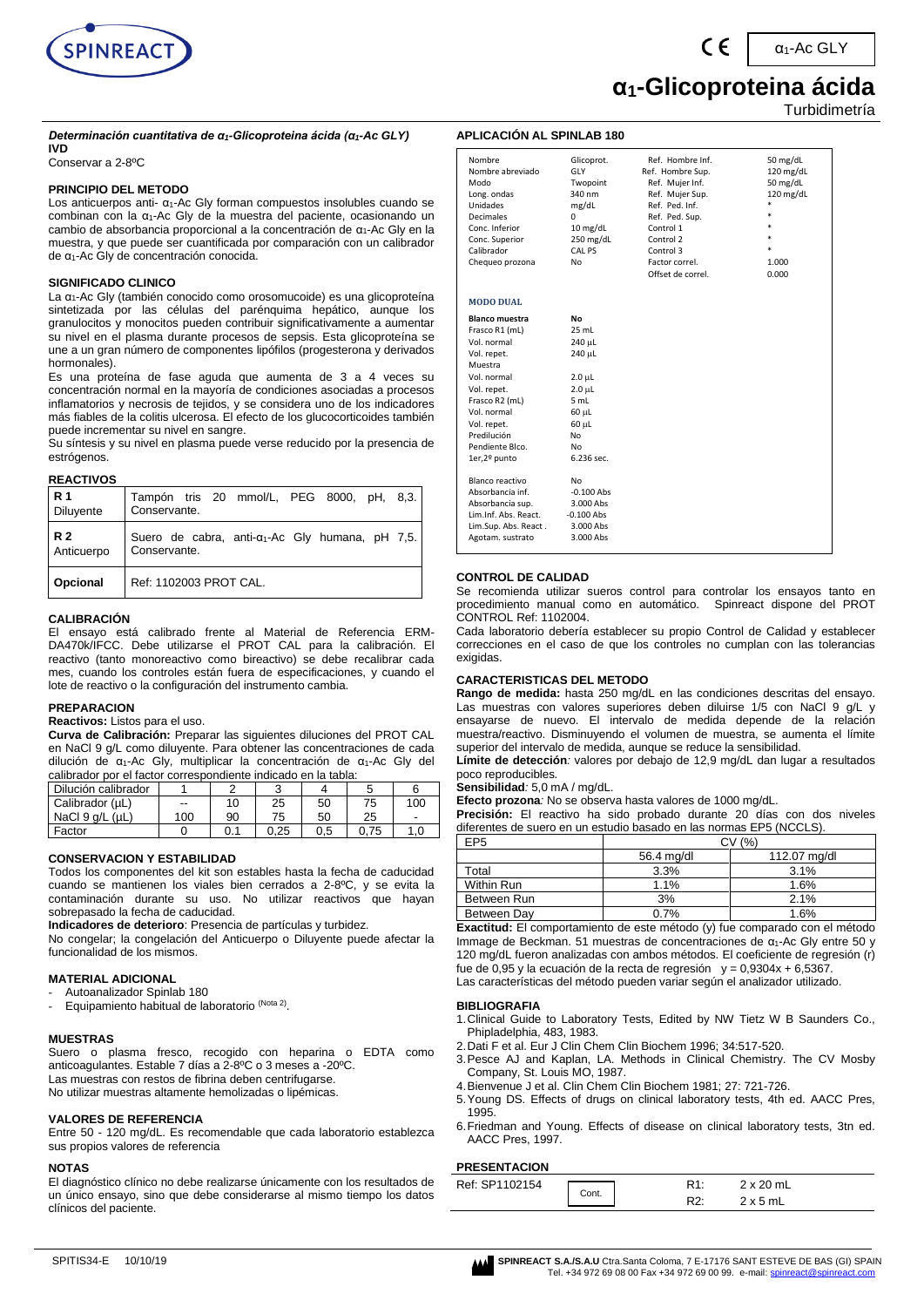

α1-Ac GLY

### **α1-Glycoprotéine acide**

Turbidimétrie

#### *Détermination quantitative de α1-Glycoprotéine acide (α1-Ac GLY*

**IVD**

Conserver à 2 - 8ºC.

#### **USAGE RECOMMANDÉ**

L'α1-Ac Gly est un essai turbidimétrique pour quantifier l'α1-Ac Gly en sérum ou plasma humain.

#### **PRINCIPE DE LA MÉTHODE**

Les anticorps anti- α1-Ac Gly forment des composés insolubles quand ils sont associés avec l'α1-Ac Gly de l'échantillon du patient, occasionnant un changement d'absorbance proportionnel à la concentration d'α1-Ac Gly dans l'échantillon, et qui peut être quantifiée par comparaison avec un calibreur d'α1- Ac Gly de concentration connue.

#### **SIGNIFICATION CLINIQUE**

L'α1-Ac Gly (également connu comme orosomucoïde) est une glycoprotéine synthétisée par les cellules du parenchyme hépatique, même si les granulocytes et monocytes peuvent contribuer de manière significative à augmenter leur niveau dans le plasma pendant les processus de septicémie. Cette glycoprotéine s'unit à un grand nombre de composants lipophiles (progestérone et dérivés hormonaux).

C'est une protéine de phase aiguë qui augmente de 3 à 4 fois sa concentration normale dans la plupart des conditions associés à des processus inflammatoires et nécroses de tissus, et considérée comme un des indicateurs les plus fiables de la colite ulcéreuse. L'effet des glucocorticoïdes peut également augmenter son niveau dans le sang.

Sa synthèse et son niveau en plasma peut être réduit par la présence d'œstrogènes.

#### **RÉACTIFS**

| Diluant (R1)   | Tampon tris 20 mmol/L, PEG 8000, pH, 8,3.<br>Conservateur.                     |
|----------------|--------------------------------------------------------------------------------|
| Anticorps (R2) | Sérum de chèvre, anti-a <sub>1</sub> -Ac Gly humaine, pH 7,5.<br>Conservateur. |
| En option:     | Réf : 1102003 PROT CAL                                                         |

#### **ÉTALONNAGE**

L'essai est étalonné par rapport au matériel de référence ERM-DA470k/IFCC. Pour l'étalonnage il faut utiliser le PROT CAL. Le réactif (aussi bien monoréactif que biréactif) doit être recalibré tous les mois, quand les contrôles sont en dehors des spécifications, et quand le lot de réactif ou la configuration de l'instrument change.

#### **PRÉPARATION**

#### **Réactifs :** Prêt à l'usage.

Courbe d'étalonnage: Préparer les dilutions suivantes du Calibrateur α1-Ac Gly dans NaCl 9 g/L. Pour la concentration de chaque dilution de  $\alpha_1$ -Ac Gly, multiplier le concentration du calibrateur par le facteur correspondant indiqué dans le tableau:

| Dilution calibrateur |     |        |     |      |     |     |
|----------------------|-----|--------|-----|------|-----|-----|
| Calibrateur (µL)     | --  | 25     | 50  | 100  | 200 | 400 |
| NaCl 9 g/L (µL)      | 400 | 375    | 350 | 300  | 200 |     |
| Facteur              |     | 0.0625 |     | 0.25 | U.S | 1.0 |

#### **CONSERVATION ET STABILITÉ**

Tous les composants du kit sont stables jusqu'à la date d'expiration quand les flacons sont gardés bien fermés à 2-8ºC, et que la contamination est évitée au cours de leur utilisation. Ne pas utiliser de réactifs qui ont dépassé la date d'expiration.

**Indicateurs de détérioration :** Présence de particules et de turbidité. Ne pas congeler, la congélation de l'anticorps ou du diluant peut affecter leur fonctionnalité.

#### **MATÉRIEL SUPPLÉMENTAIRE**

- Auto-analyseur SPINLAB 180
- Equipement classique de laboratoire.

#### **ÉCHANTILLONS**

Sérum ou plasma frais, recueilli avec héparine ou EDTA comme anticoagulants. Stable 7 jours à 2-8°C ou 3 mois à -20°C.

Les échantillons avec des restes de fibrine doivent être centrifugés.

Ne pas utiliser d'échantillons fortement hémolysés ou lypémiques.

#### **VALEURS DE RÉFÉRENCE<sup>2</sup>**

Entre 50 – 120 mg/dL. Chaque laboratoire devrait établir ses propres valeurs de référence**.**

#### **REMARQUES**

1. Le diagnostic clinique ne doit pas être réalisé uniquement avec les résultats d'un seul essai, mais doit également tenir compte des données cliniques du patient.

#### **APPLICATION AU SPINLAB 180**

 $\epsilon$ 

| Name<br>Abbr. Name<br>Mode<br>Wavelength<br>Units<br><b>Decimals</b><br>Low Conc.<br>High Conc.<br>Calibrator name<br>Prozone check | Glycoprot.<br>GLY.<br>Twopoints<br>340 nm<br>mg/dL<br>$\Omega$<br>$10 \text{ mg/dL}$<br>$250 \text{ mg/dL}$<br>SP CAL<br>No | Ref. male low<br>Ref. male high<br>Ref. female low<br>Ref. female high<br>Ref. Ped. Low<br>Ref. Ped. High<br>Control 1<br>Control 2<br>Control 3<br>Correlat. factor<br>Correlat. offset | $50 \text{ mg/dL}$<br>$120 \text{ mg/dL}$<br>$50 \frac{\text{mg}}{\text{dL}}$<br>$120 \text{ mg/dL}$<br>*<br>客<br>客<br>×.<br>$\approx$<br>1.000<br>0.000 |
|-------------------------------------------------------------------------------------------------------------------------------------|-----------------------------------------------------------------------------------------------------------------------------|------------------------------------------------------------------------------------------------------------------------------------------------------------------------------------------|----------------------------------------------------------------------------------------------------------------------------------------------------------|
| <b>DUAL MODE</b>                                                                                                                    |                                                                                                                             |                                                                                                                                                                                          |                                                                                                                                                          |
| Sample blank                                                                                                                        | No                                                                                                                          |                                                                                                                                                                                          |                                                                                                                                                          |
| R1 bottle (mL)                                                                                                                      | $25$ mL                                                                                                                     |                                                                                                                                                                                          |                                                                                                                                                          |
| normal volume                                                                                                                       | 240 µL                                                                                                                      |                                                                                                                                                                                          |                                                                                                                                                          |
| rerun volume                                                                                                                        | 240 µL                                                                                                                      |                                                                                                                                                                                          |                                                                                                                                                          |
| Sample                                                                                                                              |                                                                                                                             |                                                                                                                                                                                          |                                                                                                                                                          |
| normal volume                                                                                                                       | $2.0 \mu L$                                                                                                                 |                                                                                                                                                                                          |                                                                                                                                                          |
| rerun volume                                                                                                                        | $2.0 \mu L$                                                                                                                 |                                                                                                                                                                                          |                                                                                                                                                          |
| $R2$ bottle $(mL)$                                                                                                                  | 5mL                                                                                                                         |                                                                                                                                                                                          |                                                                                                                                                          |
| normal volume                                                                                                                       | $60 \mu L$                                                                                                                  |                                                                                                                                                                                          |                                                                                                                                                          |
| rerun volume                                                                                                                        | $60 \mu L$                                                                                                                  |                                                                                                                                                                                          |                                                                                                                                                          |
| Predilución                                                                                                                         | No                                                                                                                          |                                                                                                                                                                                          |                                                                                                                                                          |
| Slope blank                                                                                                                         | No<br>6.236 sec.                                                                                                            |                                                                                                                                                                                          |                                                                                                                                                          |
| Point one, two                                                                                                                      |                                                                                                                             |                                                                                                                                                                                          |                                                                                                                                                          |
| Reagent blank                                                                                                                       | N <sub>0</sub>                                                                                                              |                                                                                                                                                                                          |                                                                                                                                                          |
| Low Absorbance                                                                                                                      | $-0.100$ Abs                                                                                                                |                                                                                                                                                                                          |                                                                                                                                                          |
| <b>High Absorbance</b>                                                                                                              | 3.000 Abs                                                                                                                   |                                                                                                                                                                                          |                                                                                                                                                          |
| R. Abs. L. Limit                                                                                                                    | $-0.100$ Abs                                                                                                                |                                                                                                                                                                                          |                                                                                                                                                          |
| R. Abs. H. Limit                                                                                                                    | 3.000 Abs                                                                                                                   |                                                                                                                                                                                          |                                                                                                                                                          |
| Substr.Depletion                                                                                                                    | 3.000 Abs                                                                                                                   |                                                                                                                                                                                          |                                                                                                                                                          |

#### **CONTRÔLE DE QUALITÉ**

Il est recommandé d'utiliser des sérums de contrôle, afin de contrôler les essais aussi bien lors de procédures manuelles qu'automatiques. Spinreact dispose du PROT CONTROL Réf : 1102004.

Chaque laboratoire doit établir son propre Contrôle de Qualité et des corrections en cas de non-conformité des contrôles en termes de tolérances exigées.

#### **CARACTÉRISTIQUES DE LA MÉTHODE**

- **1.Limite de linéarité:** jusqu'à 250 mg/dL dans les conditions décrites de l'essai. Les échantillons avec des valeurs supérieures doivent être dilués 1/5 avec NaCl 9 g/L et testés à nouveau. L'intervalle de mesure dépend du rapport échantillon/réactif. En réduisant le volume d'échantillon, on augmente la limite supérieure de l'intervalle de mesure, même si la sensibilité est réduite.
- **2.Limite de détection:** les valeurs en dessous de 12,9 mg/dL entraînent des résultats peu reproductibles.
- **3.Sensibilité :** 5,0 mA / mg/dL.
- **4.Effet prozone:** Aucun effet prozone n'a été observé jusqu'à des valeurs de 1000 mg/dL.
- **5.Précision :** Le réactif a été testé pendant 20 jours avec deux niveaux de sérum différents dans une étude basée sur les normes EP5 (NCCLS).

| EP5                 | CV (%)     |              |  |  |
|---------------------|------------|--------------|--|--|
|                     | 56,4 mg/dL | 112,07 mg/dL |  |  |
| Total               | 3.3%       | 3.1%         |  |  |
| Pendant l'exécution | 1.1%       | 1.6%         |  |  |
| Entre l'exécution   | 3%         | 2.1%         |  |  |
| Entre jours         | $0.7\%$    | 1.6%         |  |  |

**6***.* **Exactitude:** Le comportement de cette méthode (y) a été comparé avec la méthode Immage de Beckman. 51 échantillons de concentrations de α1- Ac Gly entre 50 et 120 mg/dL ont été analysés avec les deux méthodes. Le coefficient de régression (r) a été de 0,95 et l'équation de la droite de régression  $y = 9304x + 6,5367$ .

Les caractéristiques de la méthode peuvent varier selon l'analyseur utilisé.

#### **BIBLIOGRAPHIE**

- 1.Clinical Guide to Laboratory Tests, Edited by NW Tietz W B Saunders Co., Phipladelphia, 483, 1983.
- 2.Dati F et al. Eur J Clin Chem Clin Biochem 1996; 34:517-520.
- 3.Pesce AJ and Kaplan, LA. Methods in Clinical Chemistry. The CV Mosby Company, St. Louis MO, 1987.
- 4.Bienvenue J et al. Clin Chem Clin Biochem 1981; 27: 721-726.
- 5.Young DS. Effects of drugs on clinical laboratory tests, 4th ed. AACC Pres, 1995.
- 6.Friedman and Young. Effects of disease on clinical laboratory tests, 3tn ed. AACC Pres, 1997.

#### **PRÉSENTATION**

| .              |       |     |                  |
|----------------|-------|-----|------------------|
| Ref: SP1102154 |       |     | $2 \times 20$ mL |
|                | Cont. | RZ. | x 5 mL           |